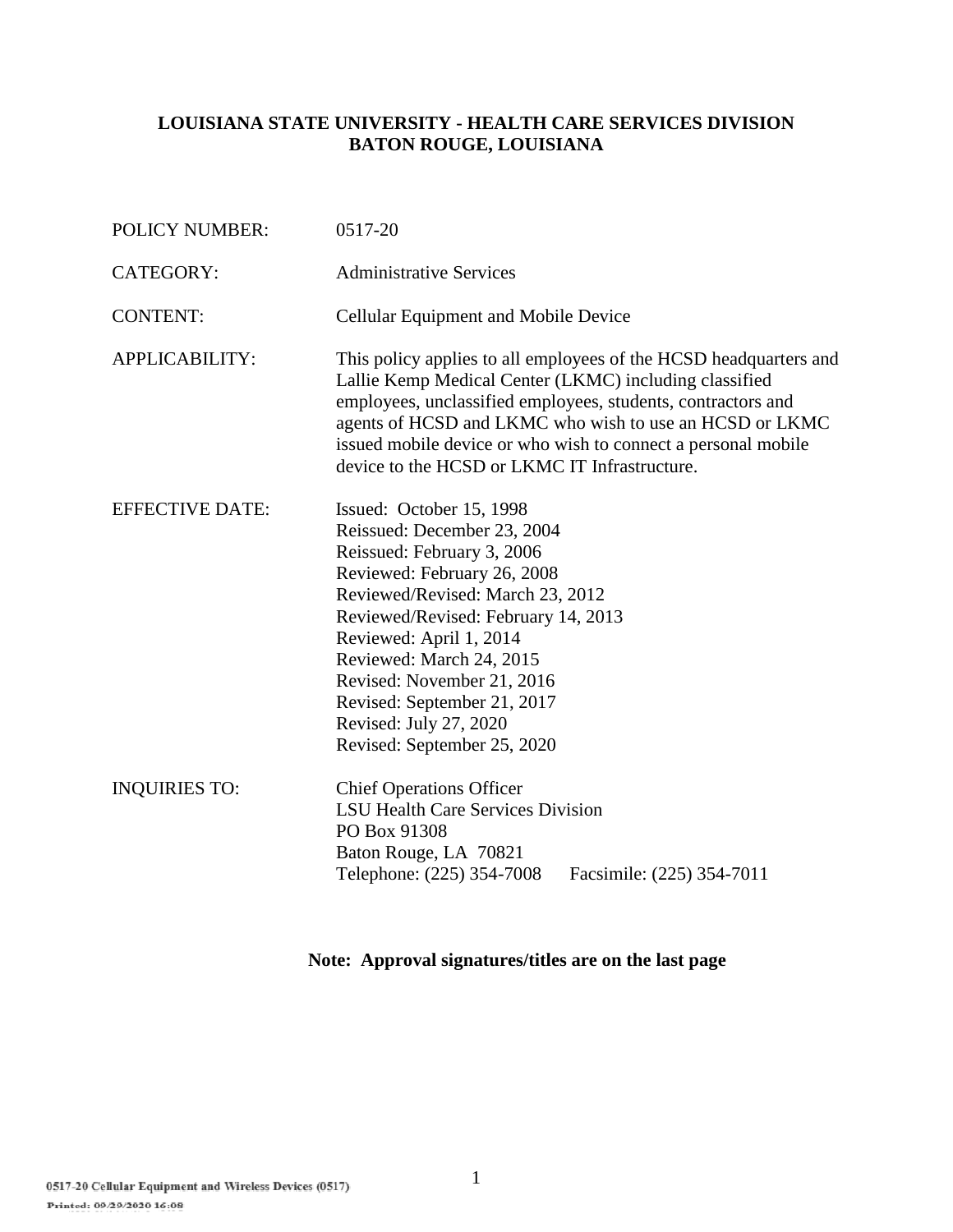#### **LSU HEALTH CARE SERVICES DIVISION (HCSD) CELLULAR EQUIPMENT AND WIRELESS DEVICE POLICY**

## **I. PURPOSE**

The purpose of this policy is to provide guidelines for:

- A. Establishing and documenting the need for cellular equipment and mobile devices;
- B. Protecting the security and integrity of HCSD data and technology infrastructure;
- C. Obtaining agency approval for reimbursement for use of a personal device for business matters;
- D. Limiting and controlling cellular equipment and mobile device use to HCSD business related situations concerning patient/employee care, safety, and well-being or HCSD operational business matters.

## **II. STATEMENT OF POLICY**

The use of and reimbursement for cellular equipment and mobile devices by HCSD is to assure that appropriate employees have immediate access to communications service under one or more of the following circumstances:

- Work assignments that require frequent travel;
- Work assignments that routinely involve the potential need for HCSD related business communications;
- Other situations when patient care, employee safety, or operational issues are a factor.

 Access by cellular equipment and mobile devices must occur through a means that maintains the security and integrity of the data. Therefore, HCSD employees must agree to the terms and conditions of this policy prior to connecting a personally owned mobile device to the HCSD IT Infrastructure or access any HCSD IT system or application.

Reimbursement for use of cellular equipment and mobile devices is taxable and will be reported as income on W-2.

 Note: Any reference herein to Health Care Services Division also applies and pertains to Lallie Kemp Medical Center.

### **III. GENERAL**

A. HCSD recognizes two (2) cellular equipment and mobile device options: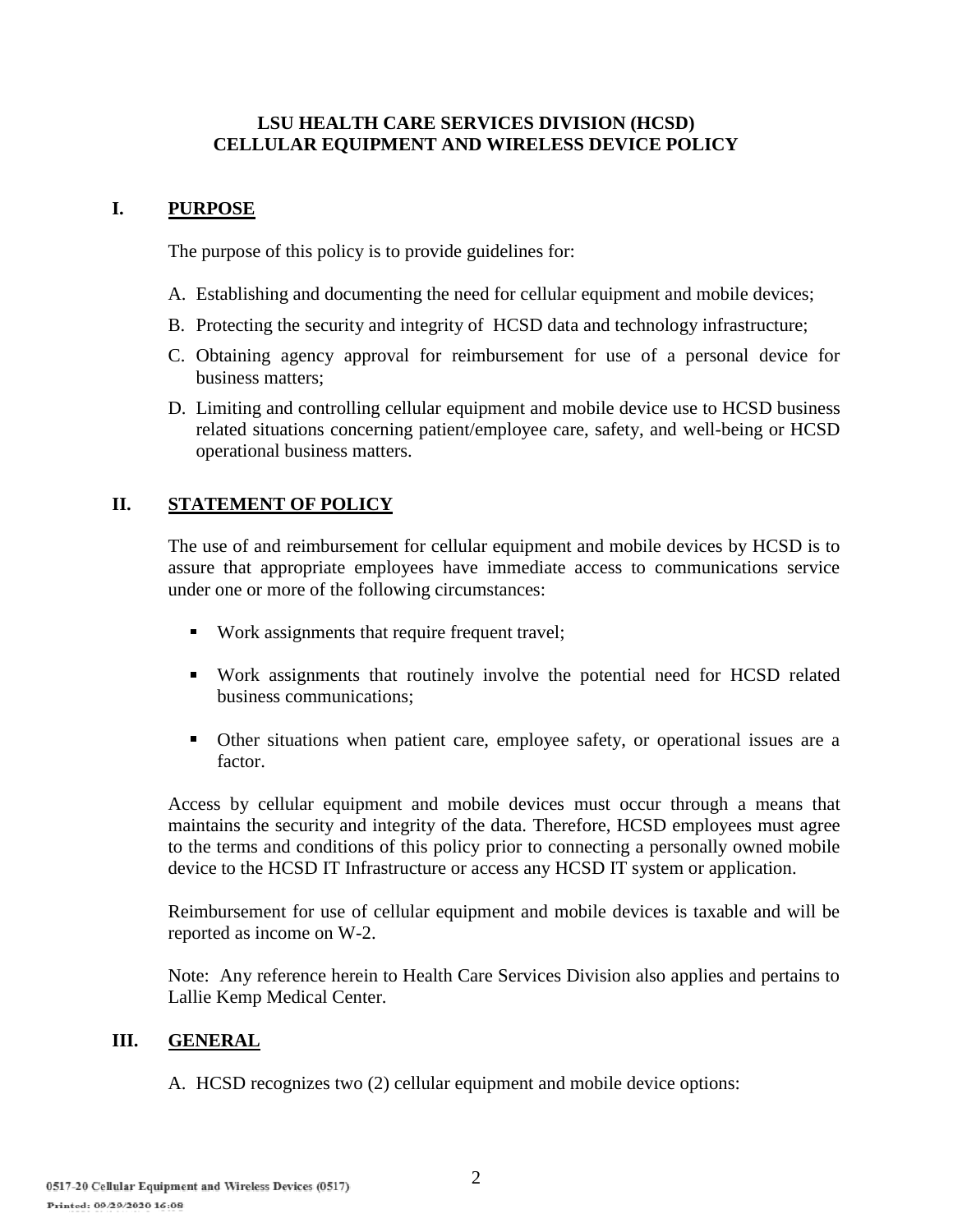- 1. Reimbursement for use of a personal cellular phone. Reimbursement for a personal cellular phone will be made on a limited basis where warranted by special circumstance. Connectivity to the HCSD Network from a personal cellular phone will require adherence to the HCSD security requirements.
- 2. Issuance of an HCSD owned tablet computer and/or hotspot device (such as a MiFi) will be made on a limited basis where warranted by special circumstance. Responsibility for controlling, safeguarding, and maintaining HCSD tablet computer equipment and wireless devices will rest with the employee using the HCSD equipment.
- 3. All requests for issuance of HCSD owned equipment must be justified by describing the benefit to be gained from its availability and use.
- B. Employee Email/Text Usage on Cellular Equipment and Mobile Devices:
	- 1. Non-exempt employees who receive work-related emails or texts outside of their official work schedule or while in an approved leave status shall not take any action on such emails or texts, unless directed to do so by their Supervisor or higher.
	- 2. Employees having access to email and/or text capability on their personal devices that has NOT been authorized by HCSD for HCSD business, are not required to respond to such email and/or test, and shall not be reimbursed for cellular service.

# **IV. EXPECTATION OF PRIVACY**

- A. Employees shall have no expectation of privacy at any time they are using personal cellular equipment, a personal mobile device or an HCSD issued mobile device to access any HCSD data or IT systems, regardless of whether the data was generated as the result of authorized use, incidental use, or if the use is not permitted by or described by this Policy.
- B. HCSD may access, monitor, or disclose, as HCSD deems appropriate, any HCSD data or transmission of HCSD data, (including confidential or personal information), without notice to or consent from the employee for any reason.
- C. HCSD, at its discretion, may disclose the results of any such monitoring to appropriate HCSD or LSUHSC-NO personnel, law enforcement, investigating agencies and may use those results in appropriate external and internal disciplinary actions and other proceedings.
- D. By using personal cellular equipment, a personal mobile device or an HCSD issued mobile device to access the HCSD IT Infrastructure, all employees acknowledge that they are subject to the terms of this policy and give their unrestricted consent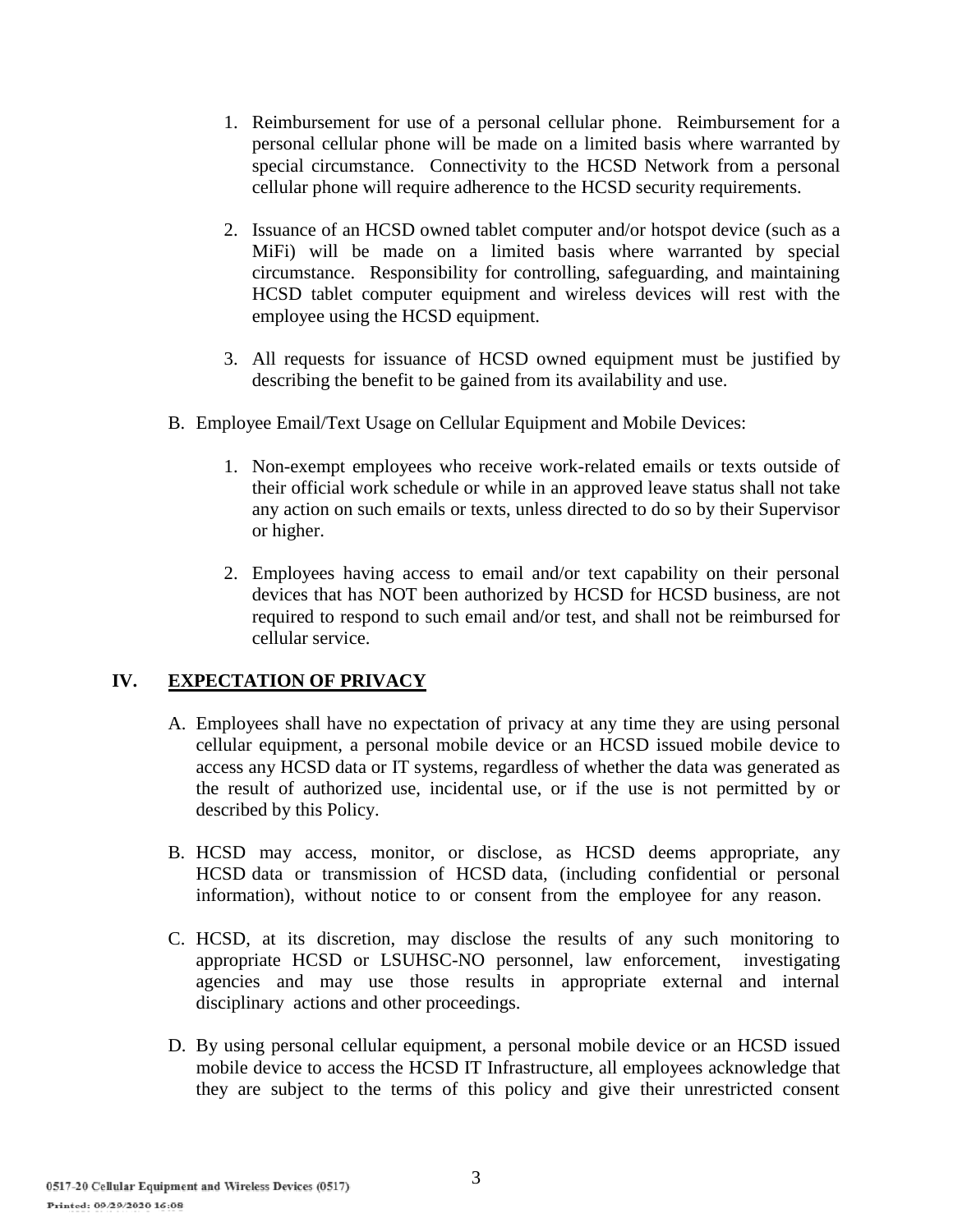to the monitoring, copying, and unrestricted distribution of any transmission/communication or image generated, received by, or sent by a the computing device or application on the HCSD IT Infrastructure.

### **V. MANAGEMENT RESPONSIBILITY**

- A. Requests for reimbursement for personal cellular phones or issuance of HCSD equipment must be submitted to and approved by the HCSD Chief Operations Officer or designee.
- B. The offices/facilities issuing HCSD owned equipment shall be responsible for familiarizing employees with the operations of the equipment and ensuring the equipment is used appropriately. Any potential abuse or misuse of HCSD issued equipment will be investigated and appropriate action will be taken.

# **VI. ACCEPTABLE USE**

- A. HCSD employees using HCSD issued or personally owned cellular equipment or mobile devices for HCSD business must follow HCSD Cellular Equipment and Mobile Device Policy, 0517.
- B. HCSD employees using HCSD issued cellular equipment or mobile devices should only use the device for HCSD business and must adhere to HCSD Internet Use Policy, 4512, and HCSD E-Mail Policy, 4511.
- C. HCSD employees using personally owned cellular equipment or mobile devices to connect to the HCSD IT Infrastructure must adhere to HCSD Internet Use Policy, 4512, while connected to the HCSD IT Infrastructure.
- D. HCSD employees using personally owned cellular equipment or mobile devices to access the HCSD E-Mail system must adhere to the HCSD Email Policy, 4511.
- E. HCSD employees using HCSD issues or personally owned cellular equipment or mobile devices shall do so in an ethical manner, following the HCSD Code of Conduct Policy, 8501.
- F. HCSD employees must understand and follow the acceptable use of a personal computing device as detailed in LSU HCSD Policy 0517, LSUHSC-NO CM-42 and LSUHSC-NO EIS-100, while the device is connected to the LSU HCSD network infrastructure. This includes but is not limited to:
	- a. Employees SHALL,
		- i. Comply with all federal and state laws, LSU System, LSUHSC and/or HCSD rules and policies, terms of computing contracts,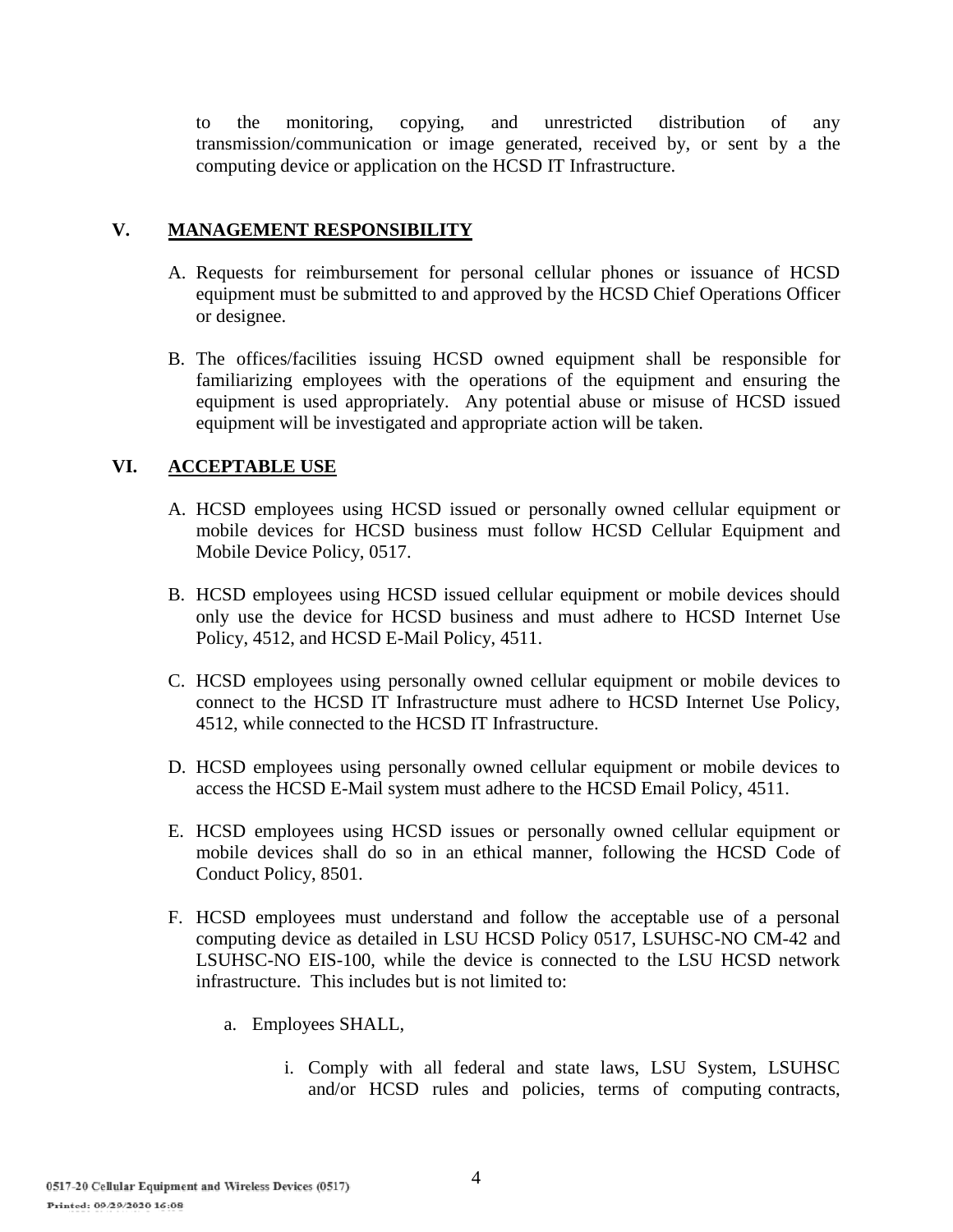and software licensing rules;

- ii. Obtain authorization to use LSUHSC and/or HCSD computing resources from the owner of the resource;
- iii. Be held responsible for the use of their assigned Network User ID and any and all actions that are performed with that ID, including from personal cellular equipment and mobile devices;
- iv. Actively participate and cooperate with the IT Department in the protection of the HCSD IT Infrastructure against threats by using virus-scanning software, not opening E-mail from an unknown source, safeguarding passwords, reporting any violations of the acceptable use statement to the local IT support staff, and cooperating with the local IT support staff to keep security patches up to date on applications, cellular equipment and mobile devices, and computers, and staying abreast of new security issues by completing information security training. Anyone suspecting they may have a computer virus should contact their local IT support staff immediately;
- v. Register Personally-Owned Cellular Equipment and Mobile Devices that Connect with HCSD IT Infrastructure with the LSUHSC mobile device management system (MDM);
- vi. Take reasonable precautions to prevent unauthorized access to or disclosure of protected and restricted information stored on cellular equipment or a mobile device.
- b. Employees SHALL NOT,
	- i. Reveal their LSU User ID and password to anyone;
	- ii. Engage in any activity that jeopardizes the availability, performance, integrity, or security of the HCSD IT Infrastructure;
	- iii. Use computing resources in a wasteful manner that creates a direct cost to HCSD;
	- iv. Use HCSD IT resources for personal monetary gain or commercial purposes not directly related to HCSD business or for functions that are not related to one's job;
	- v. Use the Guest Wireless Network for personal use during work hours;
	- vi. Store unencrypted User IDs and passwords which allow access to the HCSD IT Infrastructure on cellular equipment or mobile devices;
	- vii. Allow others access to HCSD data from cellular equipment or mobile devices;
	- viii. Use cellular equipment or mobile devices to photo patients;
	- ix. Use cellular equipment or mobile devices for work while driving, except in a manner that complies with local traffic laws.

### **VII. OWNERSHIP OF DATA AND APPLICATIONS**

A. HCSD data and systems accessed from cellular equipment and mobile devices are, at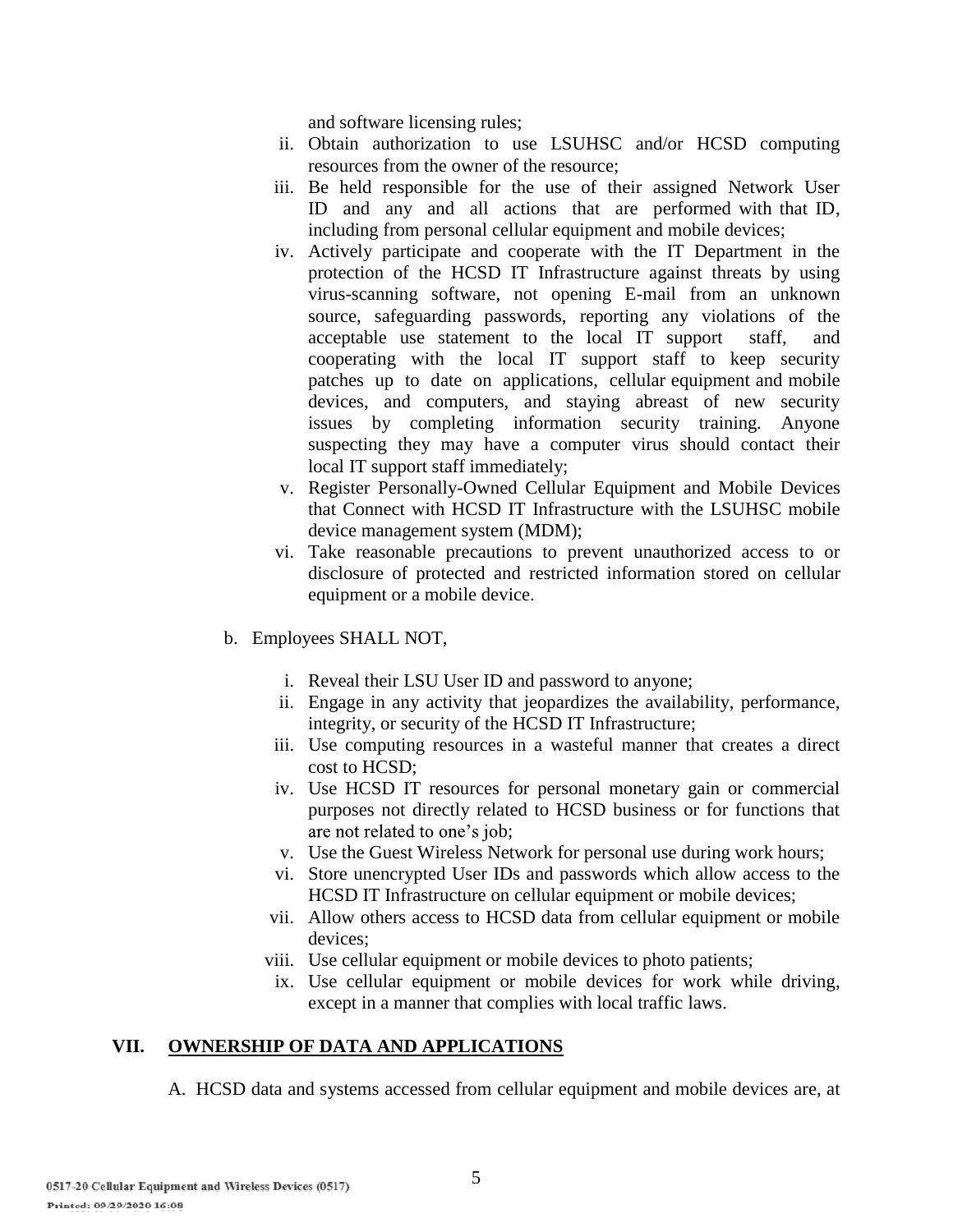all times, the property of HCSD.

- B. HCSD employees must allow HCSD IT and Compliance staff access to any cellular equipment or mobile device used to access HCSD data, for the purposed of security and compliance investigations.
- C. Personal cellular equipment or mobile devices used to access HCSD IT Infrastructure could potentially contain HCSD data or applications. HCSD Personnel must allow HCSD IT to protect HCSD data and applications. Personal information may be lost should HCSD IT remote wipe personal cellular equipment or mobile device to protect HCSD data and applications. (for example, lost or stolen cellular equipment or mobile devices may require a remote wipe)
- D. Unauthorized use, duplication, or access of company data is grounds for disciplinary action up to and including termination, as well as, potential civil or criminal proceedings

## **VIII. SECURITY**

LSU HCSD employees must ensure any personal cellular equipment or mobile device used for LSU HCSD business or connected to LSU HCSD IT infrastructure meet all requirements for protecting and securing the device, as detailed in LSU HCSD Policy 0517 and LSUHSC-NO EIS-100, including, but not limited to:

- A. Any device accessing HCSD data or IT infrastructure shall have encryption enabled (including storage media, such as USB hard drives or memory sticks, SD or CompactFlash cards, and any peripherals connected to a device);
- B. Any device accessing HCSD data or IT infrastructure shall be configured to check for and apply both operating system and application updates and patches at least weekly;
- C. Any device accessing HCSD data or IT infrastructure capable of using antivirus or antimalware software shall have the software installed and configured to regularly update the software and virus signatures;
- D. Any device accessing HCSD data or IT infrastructure shall be capable of locking the screen and shall have this feature configured, such that unlocking requires the use of PIN, passcode, biometric, or password. Devices that support an automatic wipe should be set so that HCSD data is wiped after 10 invalid unlock attempts;
- E. Any device accessing HCSD data or IT infrastructure shall be configured with an automatic lock after inactivity of no more than 10 minutes and must require a PIN, passcode, biometric or password to unlock.
- F. Backups of any device accessing HCSD data shall also be encrypted.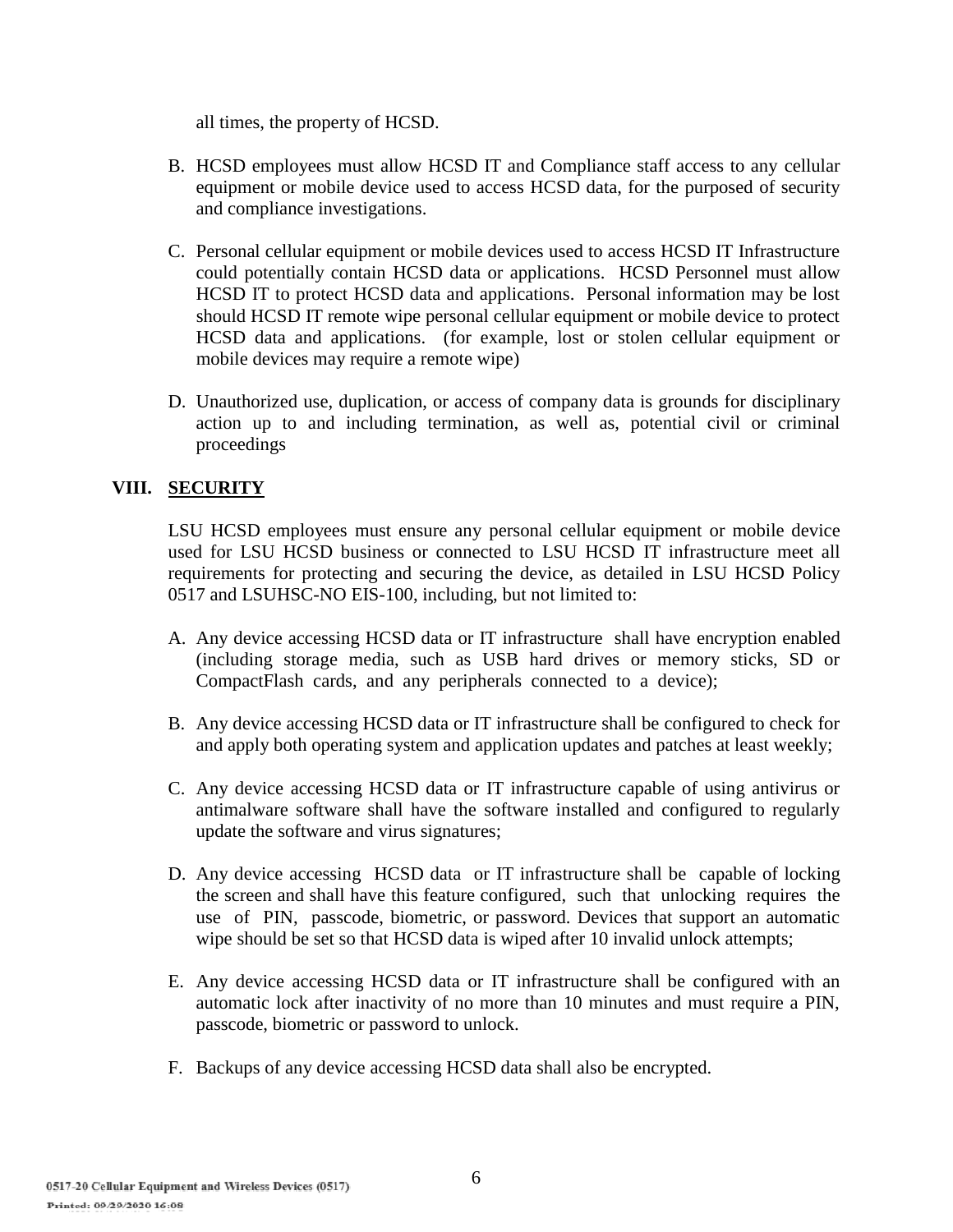G. Reasonable care shall be taken to avoid the unauthorized access to, or disclosure of, the information stored on, or accessed by, any device used to access HCSD data.

## **IX. SEPARATION**

All HCSD issued cellular equipment or mobile devices must be returned immediately upon separation from HCSD.

All HCSD data and HCSD licensed applications must be removed from personally owned cellular equipment or mobile devices immediately upon separation from HCSD.

### **X. RISKS/LIABILITIES/DISCLAIMERS**

HCSD employees using HCSD issued or personally owned cellular equipment or mobile devices agree to the following conditions:

- A. HCSD employees cannot hold HCSD or HCSD IT personnel liable for data losses related to data security and/or remote wipes (whether due to a lost/stolen device or employment termination).
- B. HCSD has the right to disconnect employee devices and/or disable work related applications and services to the HCSD IT Infrastructure without notice.
- C. HCSD employees must report stolen devices to HCSD as soon as a device is known to be stolen.
- D. Lost devices are considered lost if the device is missing for a 24 hour period. HCSD employees must report lost devices to HCSD as soon as the device is considered lost.
- E. HCSD employees assume all costs associated with personally owned cellular equipment or mobile devices, unless explicitly outlined in this policy.
- F. HCSD employees assume full liability for personal data losses, OS crashes, errors, bugs, malware, viruses, etc., that occurs with personally owned cellular equipment or mobile devices.
- G. Violations of this Cellular Equipment and Mobile Device Policy, LSU HCSD Policy 0517, could result in disciplinary actions up to and including termination and civil/criminal proceedings.

### **XI. PROCEDURES FOR HCSD PROVIDED EQUIPMENT**

- A. Requests for HCSD issued equipment must be submitted to, and approved by, the HCSD Chief Operations Officer or designee **prior** to receiving the HCSD issued equipment. (See Attachment #1)
- B. If approved, employee will complete and sign the Acknowledgement Form. (See attachment #2)
- C. Approved copies of Attachment #1 and Attachment #2 shall be submitted to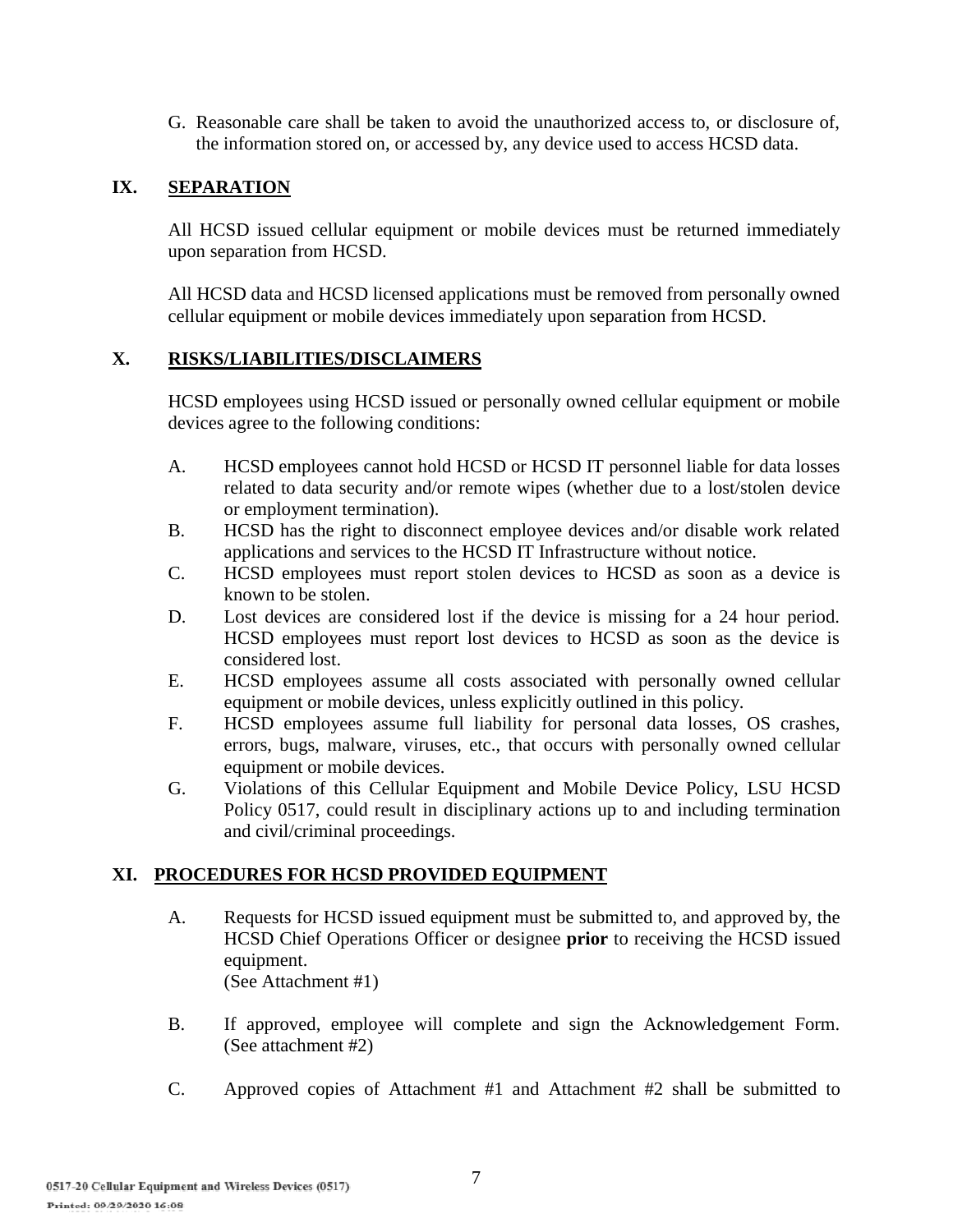HCSD Human Resources Payroll Department.

- D. When assigned, it is the responsibility of the employee to prevent misuse, damage, and theft of the equipment.
- E. Any missing equipment will be the responsibility of the employee, pending investigation of the loss.
- F. Approved employees receiving tablet computers will receive email capable equipment from the list of supported equipment. The tablet computer will come with unlimited data for business purposes. The list of supported tablets from either AT&T or Verizon will have the Apple iOS or Android OS as the operating system.
- G. Approved Tablet Computers are:

Apple iPad (AT&T or Verizon)

- H. HCSD has the discretion to charge the employee for misuse, non-returned, damaged or stolen equipment.
- I. HCSD hotspots will be provided to approved employees based on the requirement for laptop use to process data to meet their job functions, when outside direct connection to the HCSD network. These cards currently have unlimited data access.
- J. Employees who have been issued HCSD equipment are not allowed to bring with them or use their equipment when they travel internationally. IF a user feels that the equipment is necessary for business purposes, a request must be submitted to the HCSD Chief Operations Officer or designee **prior** to leaving the country.
- K. In the event of resignation/retirement, lay off and/or separation of employment, the employee shall return all issued equipment no later than last day on duty.

## **XII. PROCEDURES FOR REIMBURSEMENT OF EMPLOYEE PERSONAL CELLULAR PHONE**

Primarily, employees will use their personal cellular device for HCSD business. If an employee qualifies to do so, a subsidy of \$50.00 per month will be paid provided the following criteria is met:

A. Requests for subsidy must be submitted to, and approved by, the HCSD Chief Operations Officer or designee prior to receiving the subsidy. A copy of the cellular contract or a copy of the employee's latest cellular phone bill shall be attached to the request as documentation. (See Attachment 1)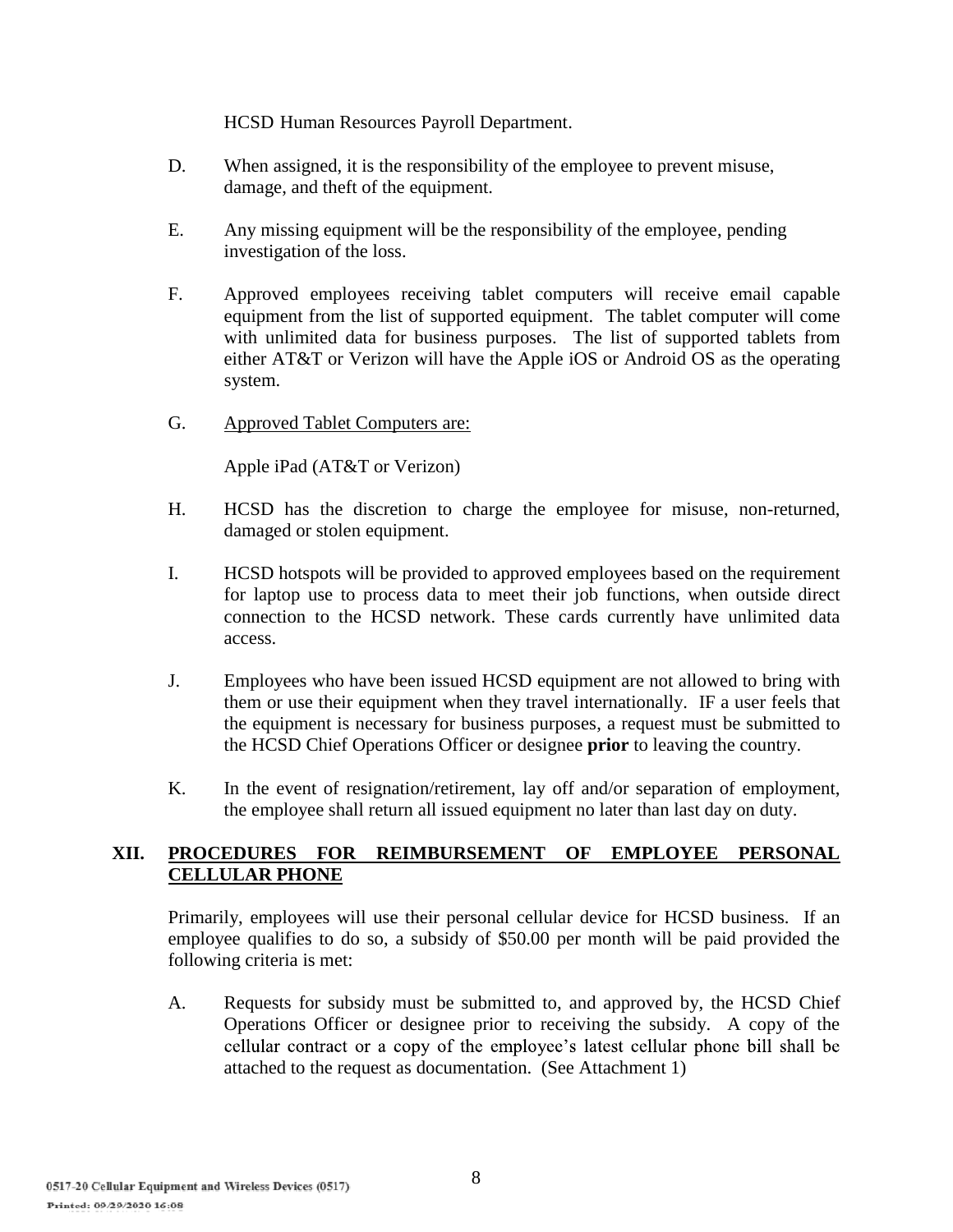- B. If approved, employee will complete and sign the Acknowledgement Form. (See attachment #2)
- C. Approved copies of Attachment #1 and Attachment #2 shall be submitted to the HCSD payroll office. Reimbursement eligibility will become effective on the first day of the month in which the Chief Operations Officer approves plan.
- D. No later than January 15th of each calendar year, the employee shall submit proof of continued cellular phone contract to the employee's payroll office. The employee may use the front page of their cellular phone bill as proof of continued contract. Phone number on contract must match phone number on approval forms. This reimbursement is taxable and will be reported as income on W-2.
- E. Failure to provide the requested information by January 15th, may result in a loss of reimbursement.
- F. Employees will be reimbursed on an annual basis except under the following conditions:

1. In the event of resignation/retirement, lay off and/or separation of employment, the employee may claim and be allowed reimbursement for the amount deemed earned upon termination effective date.

#### **XIII. EXCEPTIONS**

The HCSD Chief Operations Officer or designee may make exceptions to this policy when it is deemed to be in the best interest of the agency.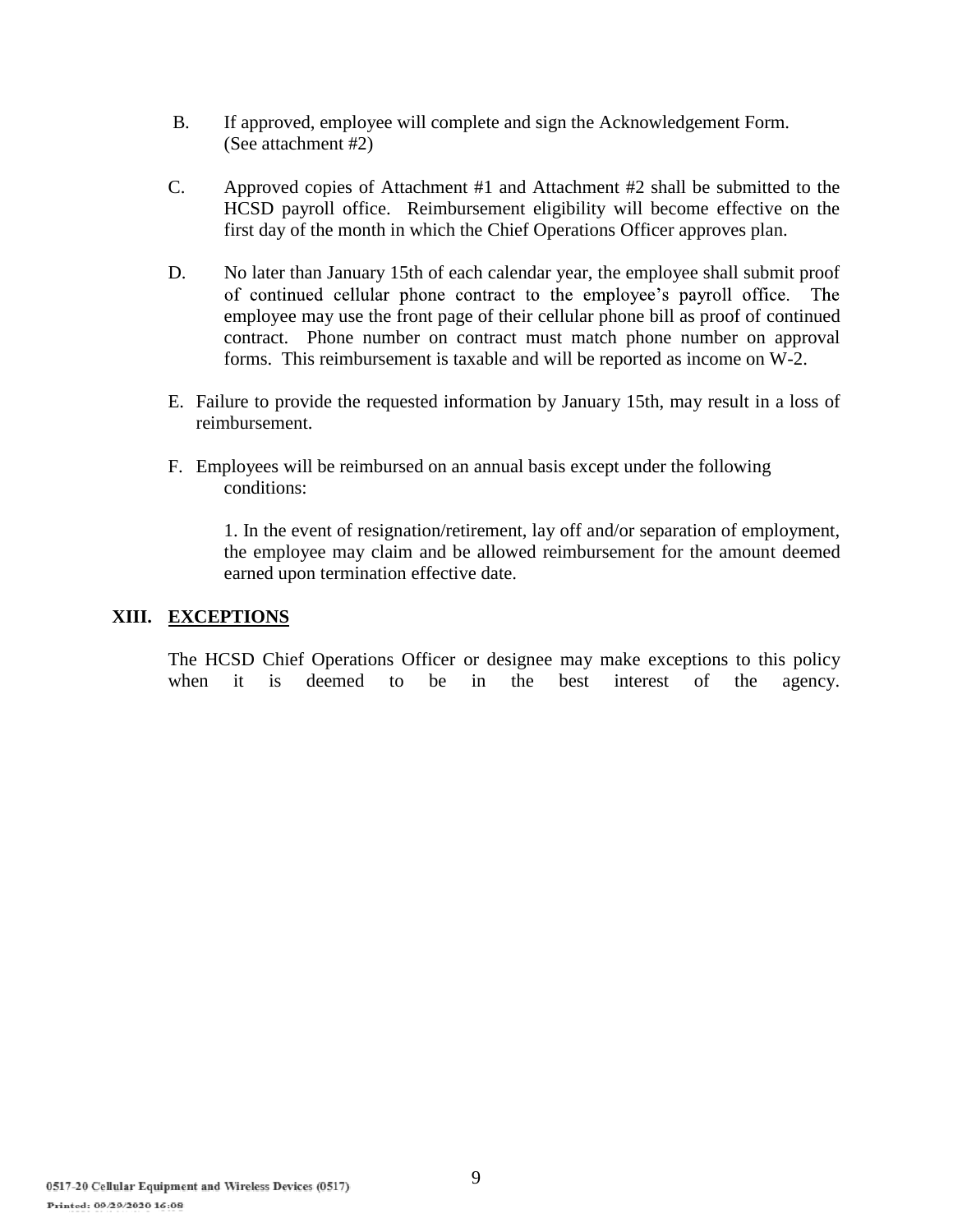# **REQUEST FOR EQUIPMENT/WIRELESS DEVICE**

| EMPLOYEE NAME:                                                                                                                                                                                         |               |
|--------------------------------------------------------------------------------------------------------------------------------------------------------------------------------------------------------|---------------|
| (Please Print)                                                                                                                                                                                         |               |
|                                                                                                                                                                                                        |               |
| JOB TITLE:                                                                                                                                                                                             |               |
| (City)                                                                                                                                                                                                 |               |
|                                                                                                                                                                                                        |               |
| Request for:                                                                                                                                                                                           |               |
| __ Subsidy for Personal Cellular Phone Data Plan                                                                                                                                                       | Phone Number: |
| __ AT&T Tablet __ Verizon Tablet __ Cellular Hot Spot (MiFi)                                                                                                                                           |               |
| Provide written justification/benefit for securing the service requested. (If you are requesting the<br>subsidy, you shall also attach cellular contract or a copy of your latest cellular phone bill) |               |
|                                                                                                                                                                                                        |               |
| Approvals:                                                                                                                                                                                             |               |
| Supervisor/Manger                                                                                                                                                                                      | Date          |
| <b>Chief Operations Officer/Designee</b>                                                                                                                                                               | Date          |

**(Keep a copy of the completed form for your records and submit a copy of completed form as directed in the policy)**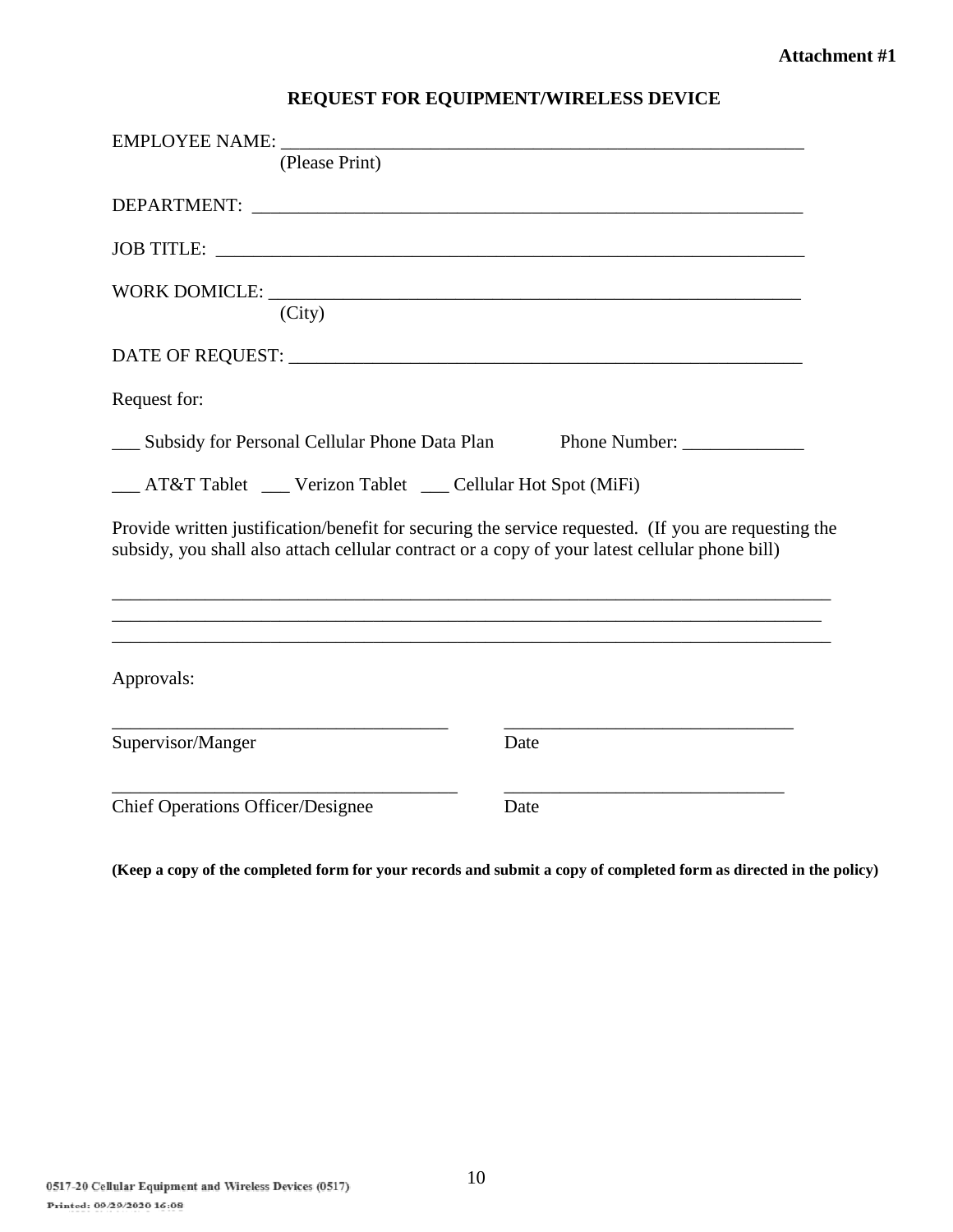#### **Employee Acknowledgement of Cellular Equipment and/or Wireless Device Responsibilities**

| $\frac{\text{Name}}{\text{print}}$                                                            | acknowledges that I have read and |
|-----------------------------------------------------------------------------------------------|-----------------------------------|
| understand HCSD Policy 0517, Cellular Equipment and Wireless Device, and will comply with the |                                   |
| provisions outlined within the policy.                                                        |                                   |
|                                                                                               |                                   |

**Agency Provided Devices**:

The device is for official HCSD business. Unauthorized downloads including, but not limited to, ring tones, music, roaming, long distance, international call, or other charges accrued that are clearly not HCSD related shall be charged back to the employee.

The device I am receiving: \_\_\_\_\_ Apple iPad \_\_\_\_\_ Hot Spot (MiFi)

Number: \_\_\_\_\_\_\_\_\_\_\_\_\_\_\_\_\_\_\_\_\_\_\_\_\_\_\_ Serial Number: \_\_\_\_\_\_\_\_\_\_\_\_\_\_\_\_\_\_\_\_\_\_\_\_\_\_\_\_\_

I accept responsibility for the HCSD issued device. If an HCSD issued device should become lost, stolen, misused or damaged, I understand that I may be responsible for payment of the device.

Employee Signature/Date: \_\_\_\_\_\_\_\_\_\_\_\_\_\_\_\_\_\_\_\_\_\_\_\_\_\_\_\_\_\_\_\_\_\_\_\_\_\_\_\_\_\_\_\_\_\_\_\_\_\_\_\_\_\_\_\_\_\_\_\_

\*\*\*\*\*\*\*\*\*\*\*\*\*\*\*\*\*\*\*\*\*\*\*\*\*\*\*\*\*\*\*\*\*\*\*\*\*\*\*\*\*\*\*\*\*\*\*\*\*\*\*\*\*\*\*\*\*\*\*\*\*\*\*\*\*\*\*\*\*\*\*\*\*\*\*\*\*\*\*\*\*\*\*\*

**Personally Owned Cellular Device**: (initial each block below)

\_\_\_\_\_ I am requesting compensation subsidy of \$50.00 per month for cell phone

- #\_\_\_\_\_\_\_\_\_\_\_\_\_\_\_\_\_\_\_\_. I understand this compensation subsidy is taxable and will be reported as income on W-2.
- I understand that the subsidy will be reimbursed annually and not monthly
- $\frac{1}{\sqrt{1-\frac{1}{\sqrt{1-\frac{1}{\sqrt{1-\frac{1}{\sqrt{1-\frac{1}{\sqrt{1-\frac{1}{\sqrt{1-\frac{1}{\sqrt{1-\frac{1}{\sqrt{1-\frac{1}{\sqrt{1-\frac{1}{\sqrt{1-\frac{1}{\sqrt{1-\frac{1}{\sqrt{1-\frac{1}{\sqrt{1-\frac{1}{\sqrt{1-\frac{1}{\sqrt{1-\frac{1}{\sqrt{1-\frac{1}{\sqrt{1-\frac{1}{\sqrt{1-\frac{1}{\sqrt{1-\frac{1}{\sqrt{1-\frac{1}{\sqrt{1-\frac{1}{\sqrt{1-\frac{1}{\sqrt{1-\frac{1}{\sqrt{1-\frac{1$ year to receive the subsidy
- $\frac{1}{\sqrt{1-\frac{1}{\sqrt{1-\frac{1}{\sqrt{1-\frac{1}{\sqrt{1-\frac{1}{\sqrt{1-\frac{1}{\sqrt{1-\frac{1}{\sqrt{1-\frac{1}{\sqrt{1-\frac{1}{\sqrt{1-\frac{1}{\sqrt{1-\frac{1}{\sqrt{1-\frac{1}{\sqrt{1-\frac{1}{\sqrt{1-\frac{1}{\sqrt{1-\frac{1}{\sqrt{1-\frac{1}{\sqrt{1-\frac{1}{\sqrt{1-\frac{1}{\sqrt{1-\frac{1}{\sqrt{1-\frac{1}{\sqrt{1-\frac{1}{\sqrt{1-\frac{1}{\sqrt{1-\frac{1}{\sqrt{1-\frac{1}{\sqrt{1-\frac{1$ of each calendar year, may cause me to be ineligible for the subsidy
- \_\_\_\_\_ I agree to comply with the HCSD security requirements for cellular access to HCSD email
- I agree to utilize the encryption passcode of my phone.

Employee Signature/Date \_\_\_\_\_\_\_\_\_\_\_\_\_\_\_\_\_\_\_\_\_\_\_\_\_\_\_\_\_\_\_\_\_\_\_\_\_\_\_\_\_\_\_\_\_\_\_\_\_\_\_\_\_\_\_\_\_\_\_\_\_

**(Keep a copy of the completed form for your records and submit a copy of completed form as directed in the policy)**